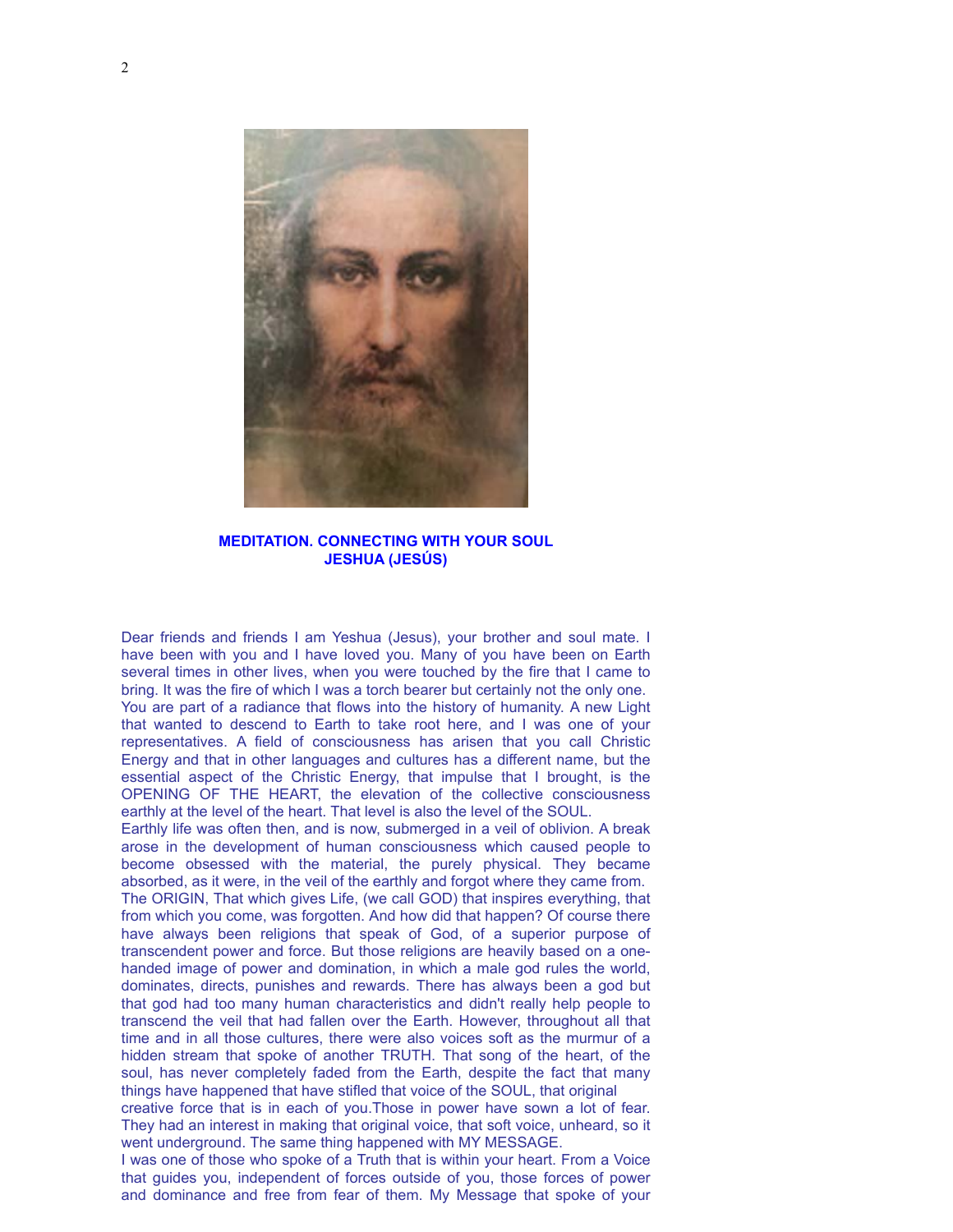greatness and your equality.One of the first things that went wrong was when My words became a doctrine. When my words became a dogma, a theology, and when they put me on a pedestal, while you were portrayed as sinners. There was a hierarchy, and its rules and commandments were established. Many different currents entered and finally the church became a power institution, which had completely lost its connection to the SOURCE.Your heart is the bearer of the soft murmur of that hidden stream that washes and refreshes. Which brings you back to yourselves. The dust and pain of fears, doubts and emotions disappear from you. Feel that current in your heart. That current has proven to be indestructible, it is still there. Remember the joy. Recall the spontaneous moments in your life when you laughed and felt like doing things. When you dreamed and played; moments when you were present at that moment, when you were in love, or you were filled with a vision of the future. An image, a plan. Moments full of hope and dreams. Feel the joy of those wishes of your dreams. Good dreams and good wishes make you happy, even before they come true in a feeling of blissful anticipation. That is the voice of your soul. However, you experience a daily resistance to satisfying your desires. Some of you have even become discouraged and disappointed by the life that is lived there by society and the world around you. You think you have to stay small, that things won't work out after all, and that you'd like to get out of there. You have it so integrated that essentially things don't make sense to you if you can't live from your heart, from spontaneity and inspiration.

You have progressed too far to live a life adapted to the rules and regulations that surround you based on fear. You need freedom. Your heart sings freely and you are unable to fit into this world of rules and regulations that are based on fear or power. You are like vagabonds wandering around in this world. You are dreamers and keen observers. As a child you were very sensitive and you noticed what was happening in the moods and ideas around you. In your parents and in the world around you, you have experienced what it is like to have oppressive ideas and especially oppressive energies around you. Those energies have suffocated you in part, and have reduced your originality, the song of your soul.To listen to that song again and start living it, the first thing you need is to start getting up; deny yourself what is not convenient for you and that you become intimately aware of who you are. You are part of that undercurrent. Someone who wants to bring living light to Earth. Who wants to break down the old structures of fear and power.That is your essence because you are a lightworker. Therefore, adapting and living an ordinary life is not appropriate for you. It is important that you accept this, because living an ordinary life would go against the purpose of your mission, of your soul. You are here to be yourself. To express yourself with your unique light. Your renewal impulse. Your dreams, which go beyond the familiar, the existing order. You dream of a new Earth, with a new consciousness. Those dreams are you, but in the course of your growth, each of you became hesitant, because the external pressure on yourself can be intense. You are human, you are vulnerable, you want to connect and be part of what surrounds you, so you force yourself to fit into boxes that hurt. To put on a straitjacket that restricts and suffocates you, and then your soul reels. Then crises arise in the form of illnesses, loss of a job, breakups. It can be anything, but it can also happen when nothing seems wrong on the outside, and instead on the inside you feel very intensely depressed, restless, very often that is related to not listening to your soul who you are.

You don't have to blame yourself for those things that happen, because many things are presented to you when you grow up as a child and a young man very sensitive to that reality. You will get confused, that is why now it is so important to connect with your core to be different, to be a light worker. Fully admit that you don't fit into the existing framework, because after all you are here to open it. Once you understand that to the fullest, a great burden falls off of you. You were flooded with images and expectations from the outside world, which told you how you have to be as a man, as a woman, as a father, as a mother, which encouraged you to succeed, to be good, to be recognized. There are many external images that you think you have to comply with because your mind, especially when you are young, absorbs those images in the society in which you live. Now you are assailed by an avalanche of images, those images are supposedly ideal images, but in reality they are not based on human beings or your true nature, they are only wishful thinking. They are usually images that are outside of the truth, of the reality that you are dealing with as a vulnerable person of flesh and blood, and they are often suffocating oppressive images. "You have to do this", "you have to do that", "you have to behave this way or that way to be beautiful, to be successful or to be effective".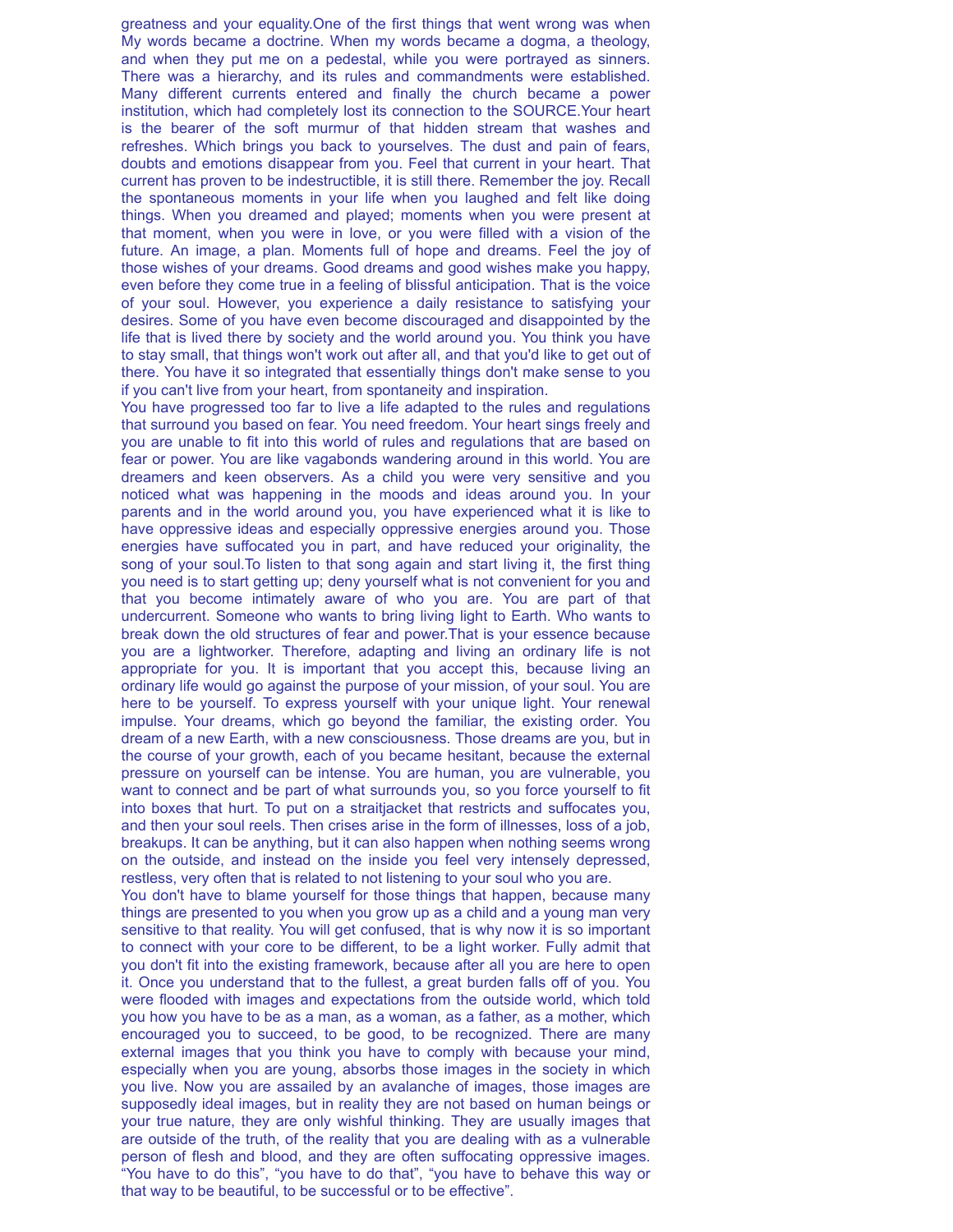When you realize that you are here to break the existing order, to bring light into this darkness then you can let go of those images and feel good not because you have fulfilled a list of ideal characteristics, or because of what you have achieved in the world. You are not good because you are here with your vibration, with your renewal energy, with your level of another age, with your sensitivity, in short, you are good because you are here.

That is why you need to praise yourself. Call yourself only when you feel it so deeply and are willing to say no to those false images that do not nurture you, you will receive clear internal instructions or signals on how your soul wants to express itself in that reality because that is your ultimate goal, self expression. that comes directly from your being, not what others understand by selfexpression but what you experience as a happy, pleasant, relaxed and fun way of expressing yourself, and that could be anything.

It doesn't have to be spectacular, a great one lets go of those images. The voice of the soul is yours and love is not about spectacular successes, but about discovering and experiencing the mystery of who you are. How special you are with your wealth of feelings and talents. Through an exercise I want to illustrate the two steps that I have described as ways to connect with your soul:

•The first step: is to deny the false images that deviate from your path

•The second step: is to connect with your individuality, with who you really are: the dreamer, the wanderer, the stranger who comes here with a torch of light to attract something that illuminates. Imagine that you are in a mountainous area surrounded by nature. You can hear the sound of a creek flowing over boulders and stones you can hear the murmur of the trees the bushes. You are alone but you feel life around you, because everything is alive. The Sun, the plants, the animals. You take off your shoes and your clothes to walk that babbling creek, and then you decide to jump into the water. You are surprised at how sweet and pleasantly cool you feel. You lie down with your head resting on a rock and let the water cool you down. You have endured so much in your life, you have absorbed so much into yourself and now it is time to listen to your own voice. You see the sparkles in the water around you, you feel it trickling down your arms and legs, and the water of cuca. Feel how you wash everything around you and clear your mind. It takes strength to be there in that earthly atmosphere for an angel like you you have already had contact with the highest spheres of light it is a smelly dick at all hours to be present in the midst of heaviness and negativity. You are here on mission and it is important that you realize Do not compare yourself with others. Do what you want to do and what is right for you. You've come such a long journey and you're not here to dance to other people's tunes. Feel what is your own path, your own originalities. Feel for a moment that you get rid of everything completely and let the water of your soul flow through you. Feel how your heart lives because your heart is thirsty. You want so badly to fully reconnect with your beautiful, rich self with your soul. In the center of your heart there is a child playing that reminds you of your dream, and not of the world around you. If in your dreams before coming to earth you dreamed of this life, you had plans, you had a purpose, there was a fire inside you, that's why you wanted to come here. Look at that child playing, the expression on his face tries to feel what it is like to be that child. He has the appearance of a child but he is very old, and yet he is the bearer of the new. In the child's eyes there is a message that comes from his soul. Let the energies of the world of what you have absorbed wash away and leave you clean. Now look again at that child that dances in your heart, that child is completely new, despite everything you've been through, that child is completely new, it comes from the past. That child comes from your future. It's up to you if you want to take them but that child extends his hands towards you and tells you to come. Feel the bubbling joie de vivre in that child, and dare to dream again your deepest dream as a soul, which is to let your unique light shine here. Be yourself. You could call it every step to be yourself. It's unique. There is nothing outside of you that you have to live up to. There is no standard plan to find your way. Consult the voice of your heart of that child within you. Before you get close to your soul, see what makes you anxious about dark voices in you that say: "this is not allowed" "it should not be" "no, that is not possible for me", because those dark voices feed the fear of the lack; to loss. When you feel that fear strongly, you cannot experience the voice of your soul, so it is often necessary to first withdraw or detach from that field of fear that surrounds you. Only then can you find the peace to feel your soul. It is essential to do it daily if only because it makes you feel much more relaxed and calm. Train yourself to let go of the field of fear and not only the field that has been absorbed by you, but also the field of fear that people around you in society live. Being in nature is a way of disconnecting